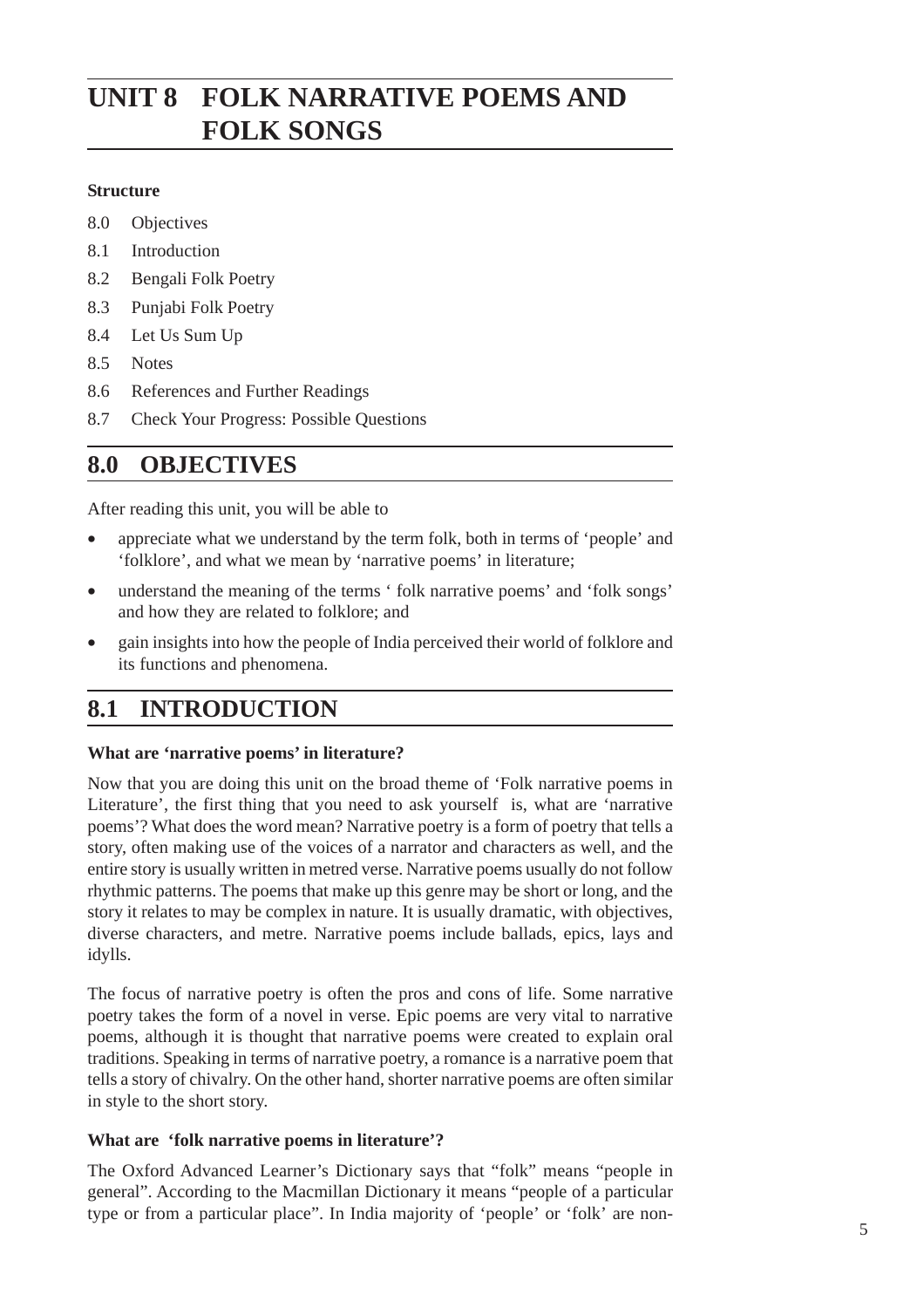literate: they cannot read and write, and their learning is dependent on what they see and hear, remember and imitate. Folk narrative poems are formed and transmitted from the perspective of time and space and are passed on from generation to generation. Furthermore folk narrative poems are an essential part of the social and cultural life of India. Generation after generation, people narrate these poems, relish them, interchange them and enrich them. Over the centuries, the unsaid things were said in the folktales as well as in the folk-songs in India. A folk narrative can have both a moral and psychological scope. It has a distinctive entertainment value, depending upon the nature of the teller, the style of telling, the ages of the members of the audience and the overall context of the performance.

### **8.2 BENGALI FOLK POETRY**

Bengali is an Indo-Aryan language possessing a history and tradition of many centuries, and has a rich tradition of folklore and folk literature. Folk rhymes form an important part of this century-old tradition. The origins of many Bengali folk rhymes are obscure, no doubt, but are often thought to be of considerable antiquity. Folk rhyme exists in many Indian languages, but is often of secondary importance compared to other forms of folk literature, such as folktales and ballads. In Bengali folk literature, however, rhyme holds a place of equal importance to these other forms. Bengali folk rhyme is not simply an instrument for the amusement of children but a subject which requires serious study; it essentially bears most of the important characteristics of folk tradition: anonymous and collective creation, dynamism, textual variation, and social function.

Bengali has a rich tradition of folklore and folk literature. This tradition is the creation of the rural folk, transmitted orally from one generation to another. In addition to the rhymes, Bengali folk literature includes such forms as folktales, riddles, proverbs, maxims, and songs. Folk rhymes exist in one form or another in most areas of the world. Common examples are the nursery rhymes of Europe, the Mother Goose verse of America, and the *warabe uta* and *komori uta* of Japan. The origins of many Bengali folk rhymes are obscure, a large portion of them are known to have existed in the oral tradition for several centuries at least. This is a characteristic they share with the folk rhyme traditions found in most other cultures. Siddiqui quotes the famous folklorist M. Bloomfield:

There are many popular rhymes which cannot be definitely assigned to any specific moment in history. The very same popular [144] rhyme may have been in existence for decades, each time adopting itself, now to one and now to another manifestation of actual life, and being subjected sometimes to slight, sometimes to very extensive changes. (1963, 203)

Like many other folklorists, Bloomfield considers rhymes to be "striking examples of the poetic primitive" that existed as early as "primitive archaic" times. Many scholars consider rhyme to be the ''genesis of all songs" and hence older than even the earliest of songs. This opinion is shared by experts on Bengali folk rhymes as Rabindranath Tagore, Sukumar Sen, and Muhammad Shahidullah (Shahed 53-54). On the basis of available evidence, Bengali folk rhymes appear to be at least as old as the Buddhist mystic verses *charyapada*, which are considered to be the earliest literary works in the Bengali language. If this hypothesis is proved correct, Bengali folk rhymes share the thousand-year history of the Bengali language itself.

Jawaharlal Handoo in his book *Folklore: An Introduction* divided the growth of Indian folklore studies into three distinct periods: the missionary, the nationalistic,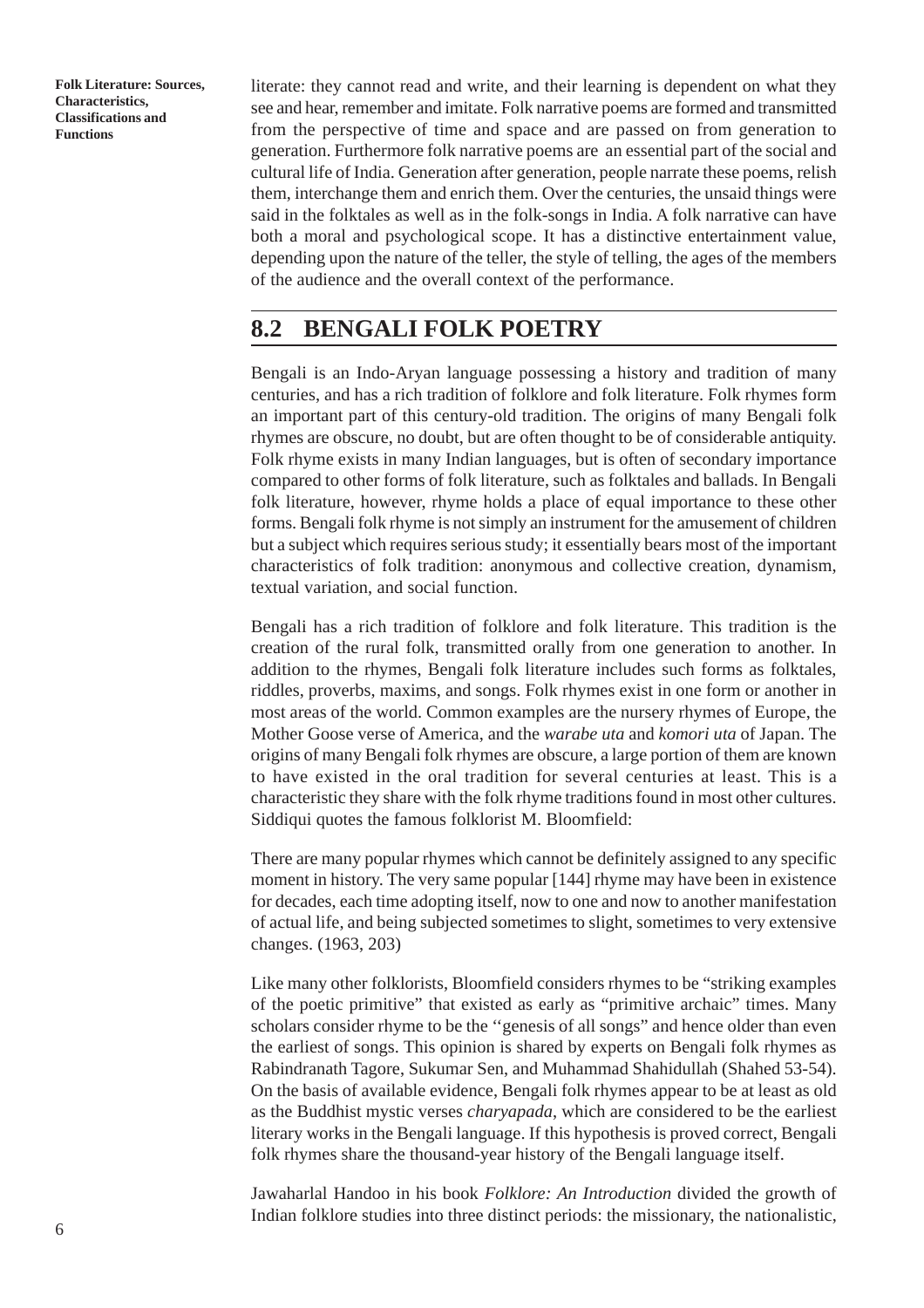and the academic (127-44).

Let us now discuss some of the Basic Characteristics of Bengali folk narrative poems which are rhythmic in nature:

Folk rhyme may be basically defined as that segment of folk literature or oral tradition that consists of rhyming verse, usually recited or sung. There are certain other characteristics of Bengali folk narrative poems these include:

- a) Short verses with lines that almost invariably rhyme;
- b) A basis in sound, sometimes with a musical setting;
- c) A structure with, generally, no logical idea, story, or continuity of event, but composed rather of a series of images;
- d) Composition in simple meter and language;
- e) Marked by nonsense, fantasy, absurdity, impossibility, etc. most are free from didacticism and idealism.

This definition of folk rhyme excludes several rhyming forms of Bengali folk literature that do not show all of the essential characteristics of folk rhyme; these forms include mantras, magical rhymes, proverbs, riddles, and maxims (the most popular of which are those of Khona and Dak). The following may be presented as examples of true folk narrative poems:

*Ghumparani masi-pisi1 moder bari eso, khat nai palong nai khokar chokhe boso. Bata vore pan debo gal vore kheo, Khokar chokhe ghum nai ghum deye jeo.*

Translated into English as: Oh aunts of sleep! Come to our home, There is no cot or bed, so be seated on child's eye. A tray2 full of betel leaf will be served, eat them with full mouth, Sleep has gone away from child's eye, give him some sleep.

Another example: *Brishti pare tapur tupur node elo ban, Shib Thakurer biye holo tin konney dan. Ek konney radhen baren arek konney khan,*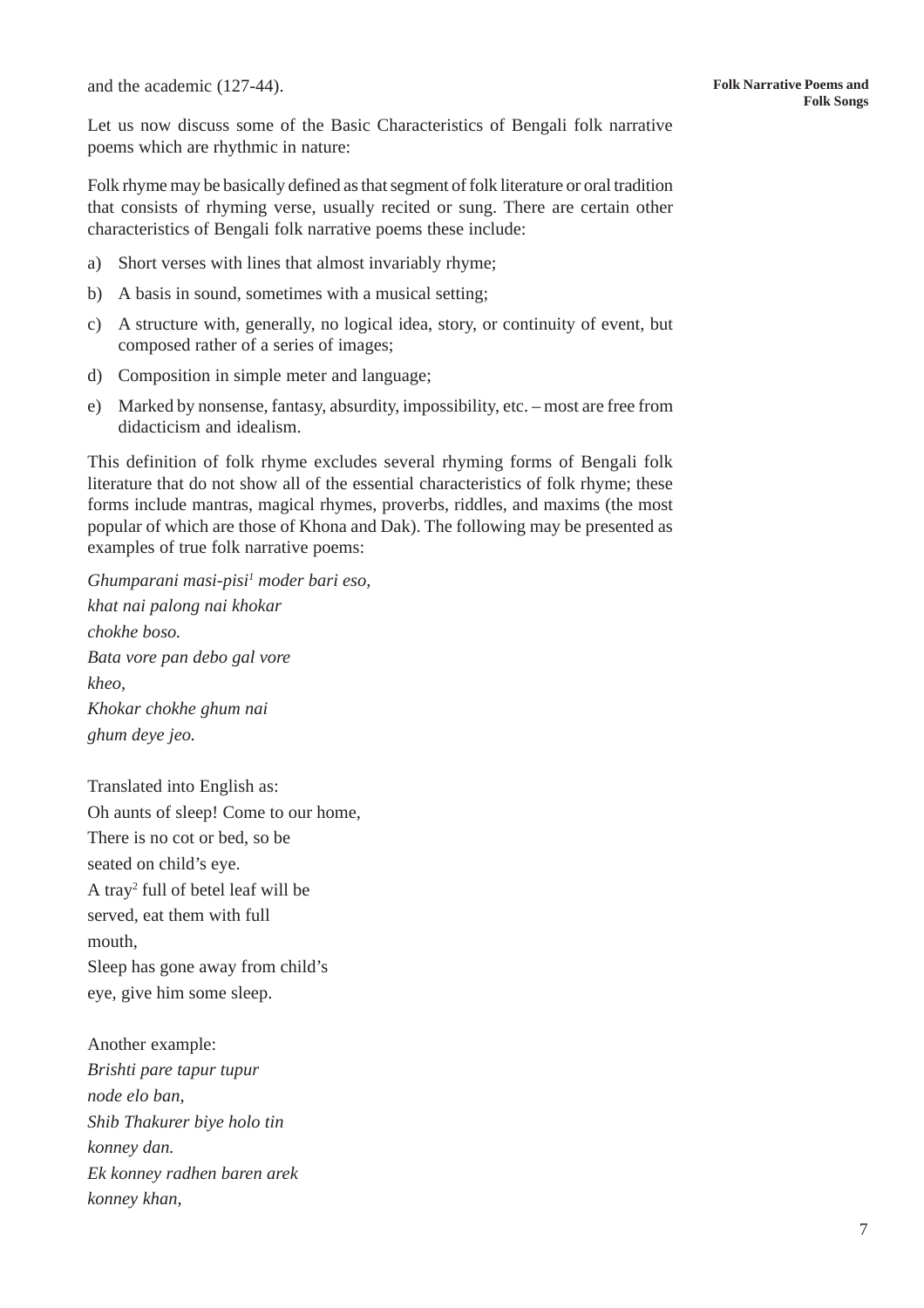*Arek konney na kheye baper bari jan.*

Translated into English as: It is raining *tapur tupur*<sup>3</sup>, rivers are flooded, The marriage of Shib Thakur held with three brides. One busy with cooking, another eating. The other left for home<sup>4</sup> without taking food.

Another example with some of its versions is as follows: *Agdum bagdum ghoradum5 saje Dhak mridong jhajhor baje Bajte bajte challo dhuli Dhuli gelo shei komolapuli.*

*Agdum bagdum ghoradum saje Phai mirgel ghaghor baje Bajte bajte porlo thuli Thuli gelo komolaphuli.*

*Agdum bagdum ghoradum saje Lai mirgel ghaghor baje Bajte bajte elo dhuli Dhuli gelo shei komolapuli.*

 *Agdam bagdam ghoradam saje Dan mecra ghaghor baje Bajte bajte parlo turi Turi gelo komolapuri.*

*Agdum bagdum ghoradum saje Lai gheghor ghagor baje Bajte bajte challo dhuli Dhuli gelo shei komolapuli.*

Translated into English as: *Agdum bagdum ghoradum* are preparing, Drum, tom-tom, and gong are being beaten, The drummer is moving while beating, The drummer goes to that Komolapuli.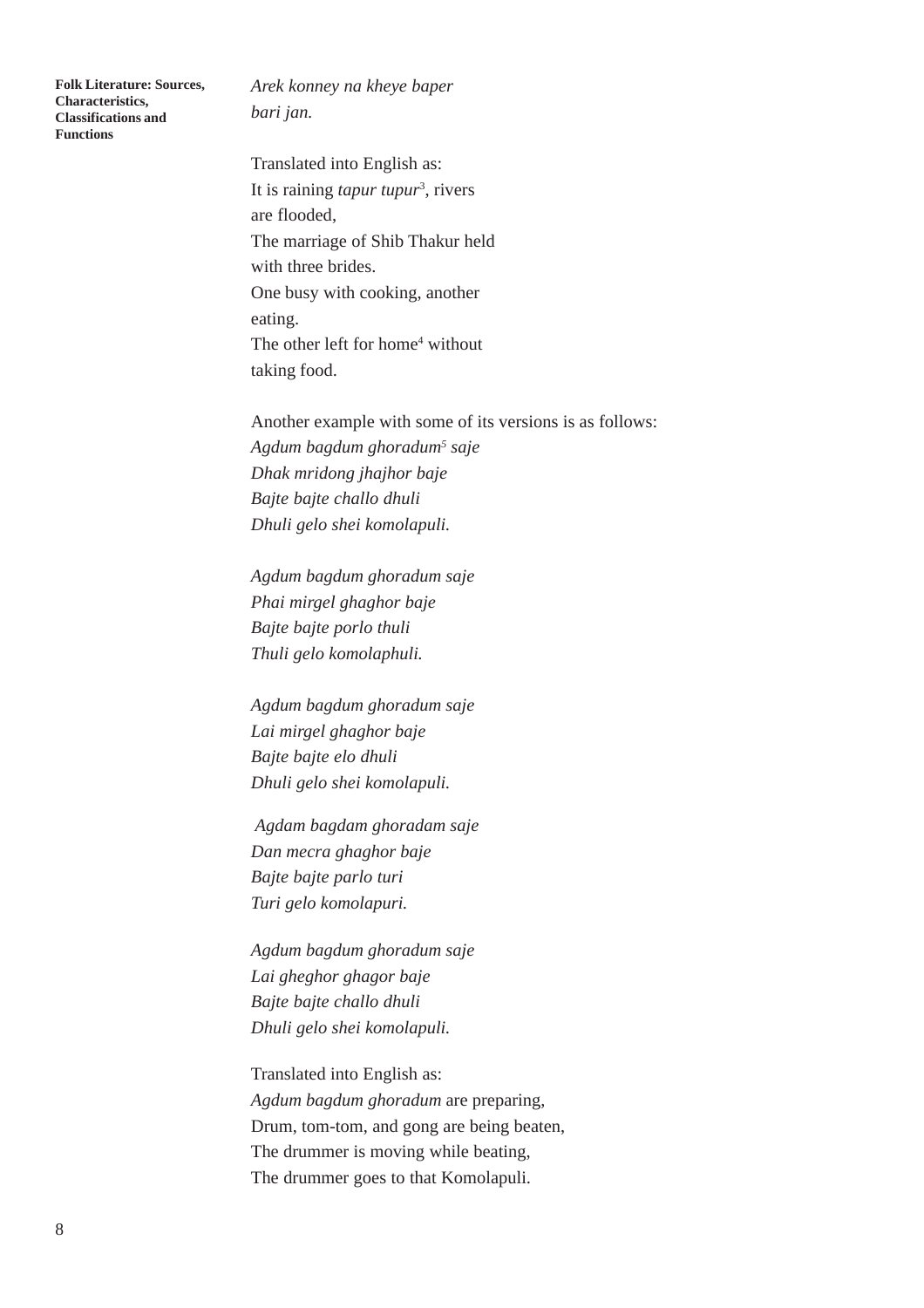*Agdum bagdum ghoradum* are preparing, The drummer is beating the tomtom and cymbals, The beating continues and blinkers fall [on the eyes], The blind man goes to Komolafuli. *Agdum bagdum ghoradum* are preparing, Red tom-tom and cymbals are being beaten, The drummer comes while beating, The drummer goes to that Komolapuli.

*Agdam bagdam ghoradam* are preparing, To the right, *mecra6* and cymbals are being beaten, The beating continues and blinkers fall [on the eyes], The blind man goes to Komolapuri.

*Agdum bagdum ghoradum* are preparing, Cymbals are beating and [the woman in the] red skirt [is dancing], The drummer is moving while beating, The drummer goes to that Komolapuli.

Let us cite another example with its variants: *Chhele ghumalo para juralo borgi elo deshe Bulbulite dhan kheyechhe khajna debo kise?*

*Moni ghumalo para juralo gorki elo deshe Gulgulie dhan kheyechhe khajna debo kise?*

The English translation: Kids slept, locality silent, looters came, Birds have eaten the paddy, how can I pay the tax?

Baby slept, locality silent, land flooded. *Gulguli*<sup>7</sup> has destroyed the paddy, How can I pay the tax?

The first of these two variants was collected in the western part of Bengal, while the second version was recorded in Chittagong which is now in the eastern part of Bangladesh<sup>8</sup>. The word *borgi* in the first rhyme has been transformed into *gorki* in the second variant; the other changes are minor. *Borgi* is the local Bengali name for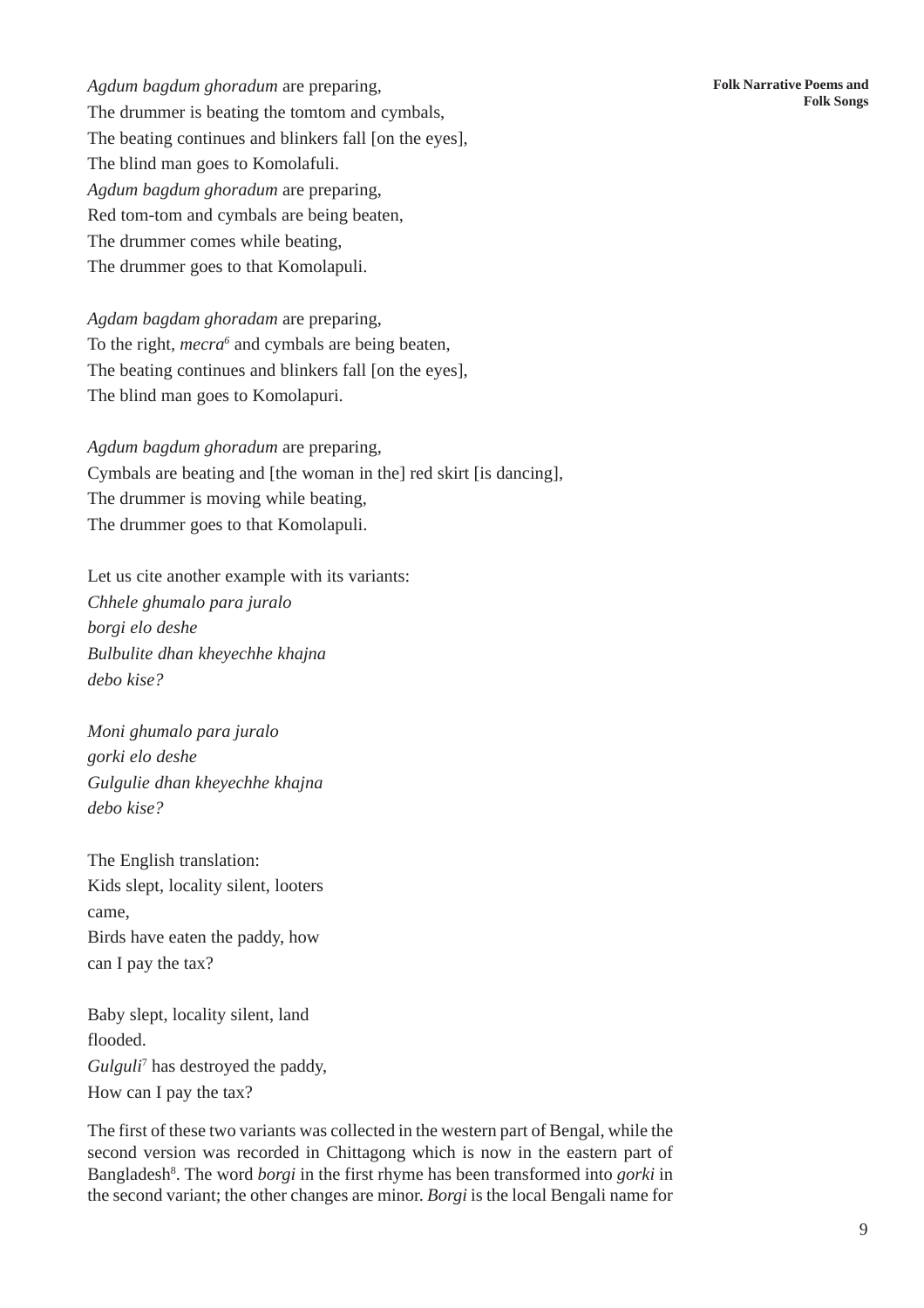the Maratha cavalry; they are plunderers, notorious for their freebooting inroads. Their raids into the western part of Bengal in the first half of the eighteenth century led to social and economic disruption (Hossain 11-15), the memory of which is depicted in the first version of the rhyme. The eastern part of Bengal had very little experience of this event, but the coastal areas were frequently affected by the *gorki,* a high tidal wave that flooded the paddy fields and destroyed the rice. This difference in folk experience is reflected in the above textual variations of these rhymes.

Some rhymes are also classified according to function, others according to subject matter or main theme.

i) The first of these are the Lullaby and cradle songs which the grand-mothers/ fathers used to narrate to their grand-sons/daughters:

*Ay ay chad mama tip diye za, Chader kopale chad tip diye za. Machh katle muru debo, Dhan vangle kuru debo, Kalo gorur dudh debo, Dudh khabar bati debo Chader kopale chad tip diye za.*

The English translation is as follows: Come uncle moon! Give a *tip*<sup>9</sup> Give a *tip* on the moon's [baby's] forehead, O moon! When I cut a fish I shall give you the heady When I husk the paddy I shall give you the chaff, I shall give you the milk of a black cow,  $10$ I shall give you a pot for drinking the milk, Give a *tip* on the moon's forehead, O moon!

Another popular one is: *Dol dol duloni Ranga mathay chiruni, Bor asbe ekhoni Niye zabe tokhoni.*

The English translation is as follows:

Swing, cradle, swing

A comb in the colourfully decorated bride's head,

The bridegroom will come right now

And take you then and there.

ii) Folk Narrative poems which sing of the feminine rhymes of marriage and other domestic functions: *Alta para pa'go Jamai ante jaÿgoÿ*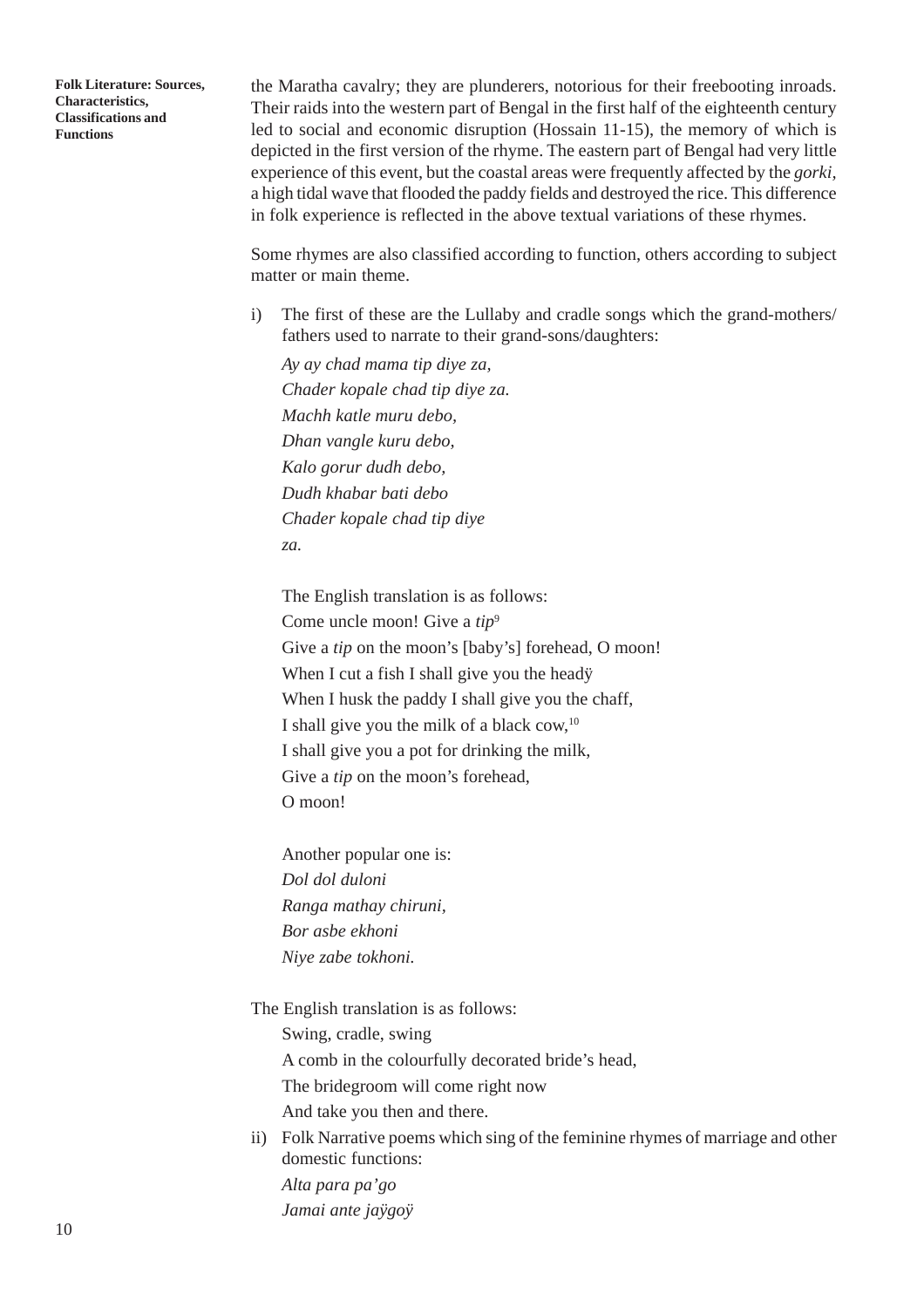The English translation: O lac-dyed feet, Go and bring the bridegroom, The second example: *Jamai ana emni noy Tinti taka khorochh hoy.*

The English translation: It is not so easy to bring the bridegroom, It would cost *taka* 11 three.

iii) Let us now look at poems used in rituals and folk-religious ceremonies: *Helencha kobmi bkbk lore Rajar beta pokkhi mare, Maren pakhi Sukor bil Sonar kouta rupar khil.*

The English translation: Watercresses are dangling, The prince is hunting birds, Hunting birds in the Sukor $12$  marsh, The container is made of gold, the bolt of silver.

A very popular one is, *Laria re laria-haioi Hatir pithe charia Hati gelo Korimpur Peye elo Chompaphul.*

The English translation: Fighter! O Fighter*— haloi* <sup>13</sup> Riding on an elephant's back, The elephant goes to Karimpur, Back with some *champak*<sup>14</sup> flowers.

iv) These are rhymes which are used in games and leisure: *Shai kabadi Brindabon15 Ghori baje thonthon. Ghorir kopale phota,16 Moish mare gota gota. Lal ranga ghuri ayna uri Nil ranga ghuri ayna uri, Korchhe kemon gata Porli tobe tui kata. Royal kabadi Brindabon,*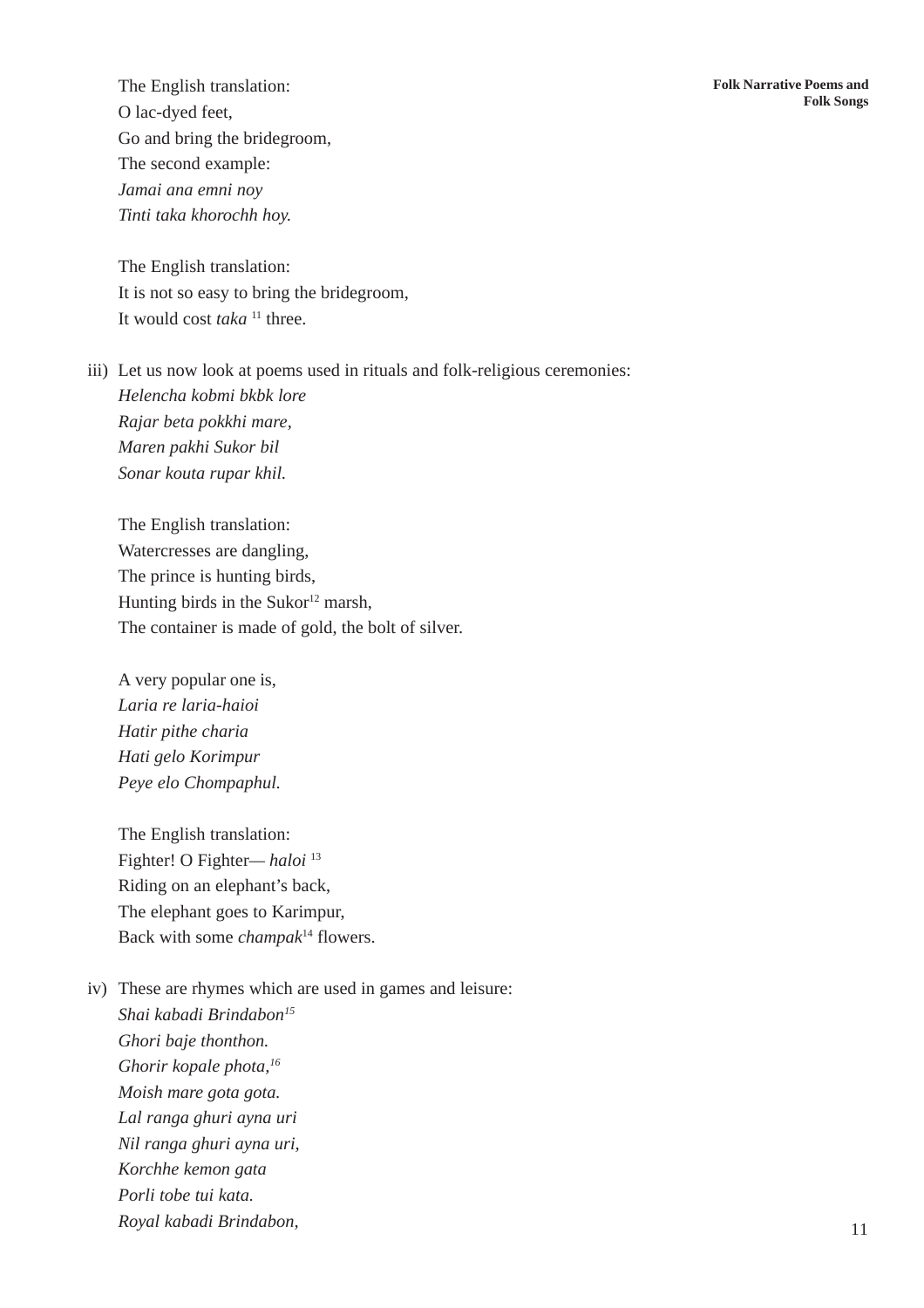The English translation: The clock sounds *tthontthon.* A round-mark in the clock's forehead, Kills whole buffaloes. O red kite! Let us fly, O blue kite! Let us fly, Are you stricken with nausea? Then you are cleaved.

v) Let us now discuss rhymes on weather, nature, and animals: *Khajur pata holdi, Megh nam joldi. Ek bira pan, Jhupjhupaya nam.*

The English translation: The date leaf has yellowed, O rain, come quickly! One *bidazo*<sup>17</sup> of betel leaf, Fall splashingly!

Another one goes as follows: *Chad uthechhe phul phuthechhe Kodom talay ke? Hati nachhe ghora nachhe Ramshaliker be.*

The English translation: The moon has risen, the flower has bloomed, Who is there under the *kodom* tree? Elephants and horses are dancing At Ramshaiik's<sup>18</sup> wedding.

vi) Some examples of historical narrative folk- poems: *Sa-re-ga-ma-pa-dha-ni19 Bom phelechhe Japani, Bomar maidhe keute sap British bole bapre-bap.*

The English translation: *Sa-re-ga-ma-pa-dha-ni,* The Japanese have dropped bombs, There is a cobra in the bombs. The British shout, *bapre-bap*20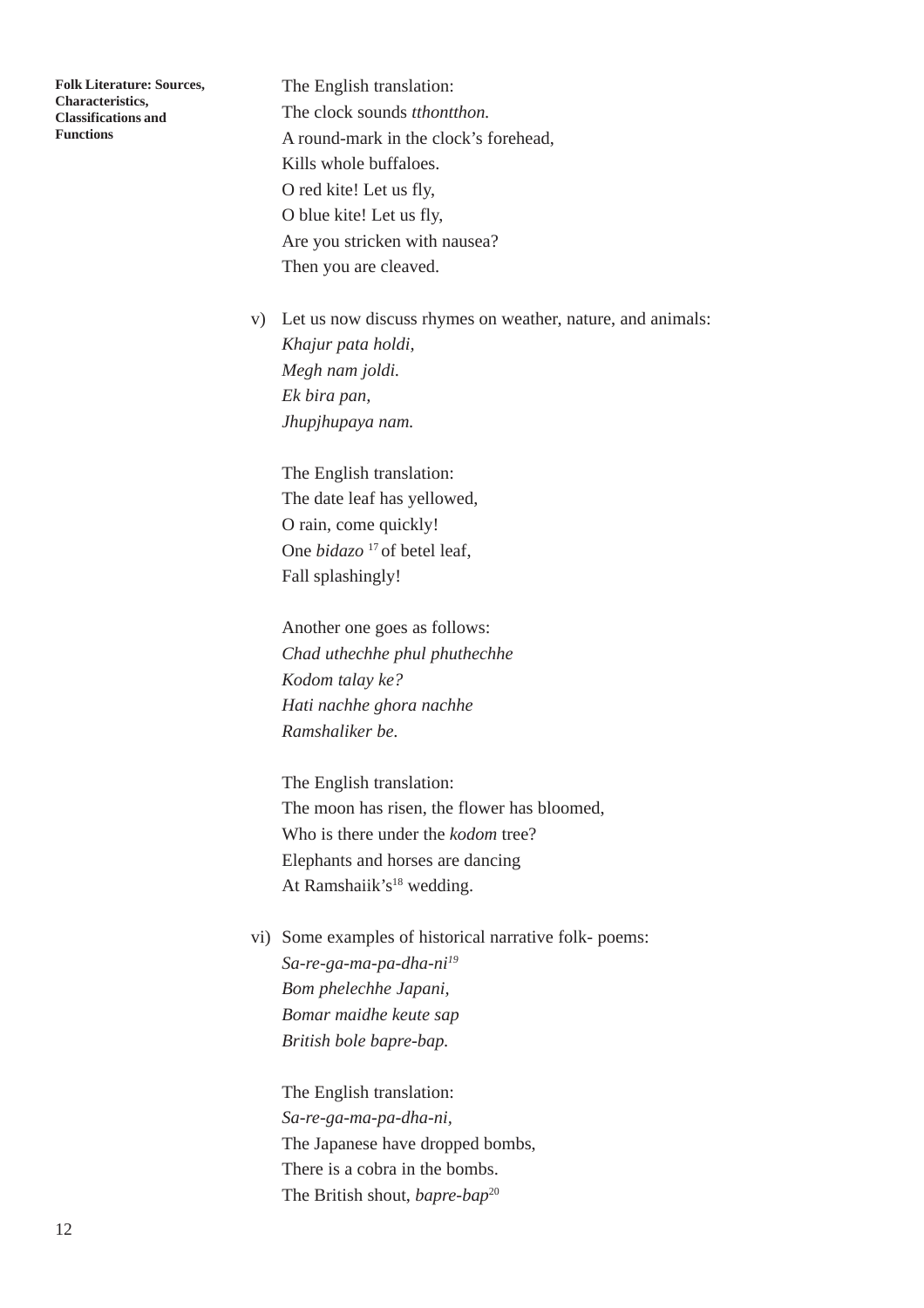vii) Examples of Folk Work songs and counting rhymes : *O buri o buri suta kat Kail biane Olir hat,*

*Olir hatot zabi ni? Chorka bandha dibi na?*

The English translation: O old lady! spin some thread. The Olir-bazaar is tomorrow morning, Would you go to the Olir-bazaar? Would you mortgage the spinning wheel?

viii)Let us now discuss folk narrative poems which are extensively used in folktales, fairy tales, etc.

*Amar kothati phuralo Note gachhti murlo, Keno re note muroli? Goru keno ghas khay? Kenore goru ghas khas? Rakhal keno choray na?*

The English translation: Thus my story ends The Natia-thorn withers, Why do you wither, Natia? Why does the cow eat grass? Why do you eat grass, cow? Why does the cowboy not let me graze?

Bengal has a rich treasury of folk literature, of which folk narrative is an integral and important component possessed in its own universe and notable in terms of both quality and quantity. In many Indian languages and cultures, folk narrative poems and songs are of secondary importance in comparison with folktales, ballads, etc., but in Bengali folk literature narrative poetry and folk songs hold a place of equal importance. Bengali folk narrative poetry is not simply an instrument for the amusement of children but a subject worthy of serious study, bearing most of the essential characteristics of folk tradition: anonymous and collective creation, dynamism, textual variation, social function, etc. (Bungi 101-103). Local culture and folk experience play a dominant role in the composition and variation of these poems. The origins of most Bengali folk narrative poems are obscure, possibly sharing the thousand-year history of the Bengali language itself. Classification of folk narrative poetry as well as folk songs is difficult and still in a fluid stage, although certain hypotheses have been drawn up by many experts of this field. The collection and compilation of Bengali folk poetry in a systematic way has a history of a millennium. It was inspired by the worldwide interest in folklore collection on the one hand, and by the rise of Bengali nationalism and cultural consciousness on the other. However, that is not the purpose of our discussion.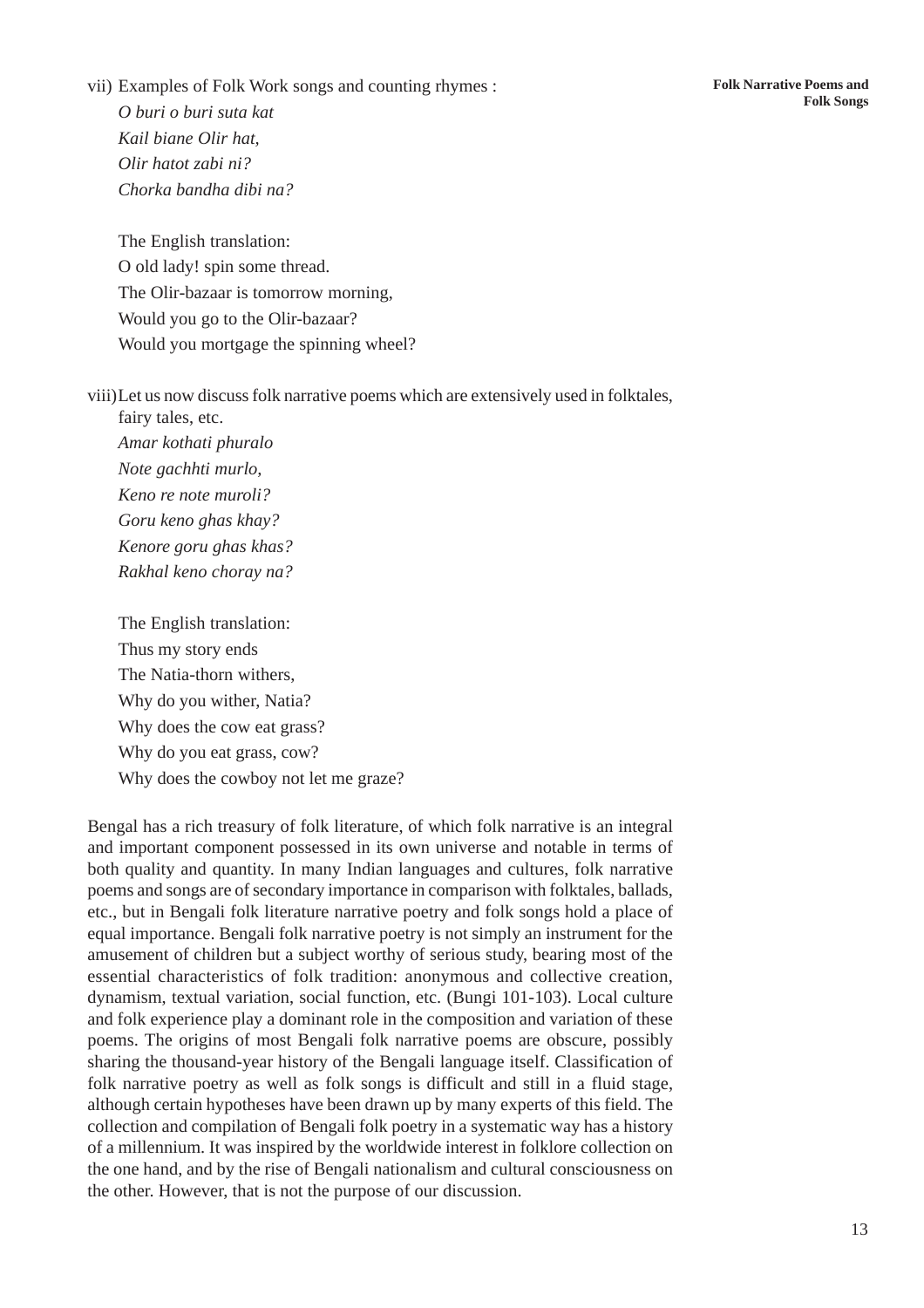#### **8.3 PUNJABI FOLK POETRY**

Punjab*,* Land of Five Rivers, *(Panj* is five, and *ab* means water) now lies divided between Pakistan and India. It is united by a common language, *Punjabi.* While South India has preserved the ancient arts, classical dances, rock cut temples, sculptures, and rituals, Punjab has stronger secular and folk culture. The Punjabis usually are not preservers of tradition but breakers of it. They are uninhibited, extrovert, explosive people. They believe that folk poetry is essentially collective and anonymous. People compose spontaneously while involved in their ordinary daily activities. It is primarily a verbal art. A village woman's speech in rural Punjab is full of images, proverbs, poetic flashes. She improvises her curses and her lullabies and her wails. Farmers while tilling the land, women at their spinning wheels, girls embroidering shawls, artisans at their crafts, sing and compose. Those poems touch all aspects of life: love, hate, birth, death, marriage, murder, infidelity, war, famine, theft, rain, splendor, poverty. In India our poems are sung. The word and the music are inseparable. For centuries folk songs have been passed orally from generation to generation. Every village has a large number of people who preserve this oral tradition by memory. At festivals and fairs, contests are held even today where village bards and troubadours compete through the night. They recite hundreds of poems from memory on a theme and spontaneously compose new ones. At domestic functions, marriages and births, young girls sing and compose in competition with each other. Their imagery is startlingly fresh, evocative, and picturesque.

Folk poetry openly portrays human conditions. It does not camouflage emotions. It reveals the bare truth which sometimes comes as a shock. Punjabi folk poetry has many meters, many variations, but the most popular is a two-line short poetical form, the tappa. It is like a miniature painting, and could be compared to the Haiku of Japan which etches out a picture in a few strokes. The folk poet sings his lines. Our poets were always singers. The great gurus of the Sikh religion, who composed brilliant poetry imbued with metaphysical truths, set the raga and the tala of their compositions. Even today, a literary poet mostly sings out his poem to the audiences. So does a folk poet. Here is a tappa poem. It describes the heroism of a famous bandit whose name was Jagga. Hundreds of poems have been written about his valor.

*Pakke pul te laraian hoieyan Chhavian de kil tut ge*

It means:

On the stone bridge, they clashed And the nails of their hatchets broke.

It is a difficult process to capture the meaning of the original. You must be aware of the fact that every word carries a stream of consciousness – hundreds of associations and images. The same word which in the Punjabi language lights up areas, when translated, becomes opaque. The music is lost and all the smells and sensations become dead. The poem gives the picture of the bandit who is running away on horseback, perhaps eloping with his beloved or escaping after robbing a rich, corrupt moneylender, and he is being pursued by the police. Suddenly he stops at the narrow bridge and turns and challenges his pursuers. Their hatchets clash and sparks fly. We see their grinding teeth and bloodshot eyes. The poet sums up this entire fury by describing only the hatchets.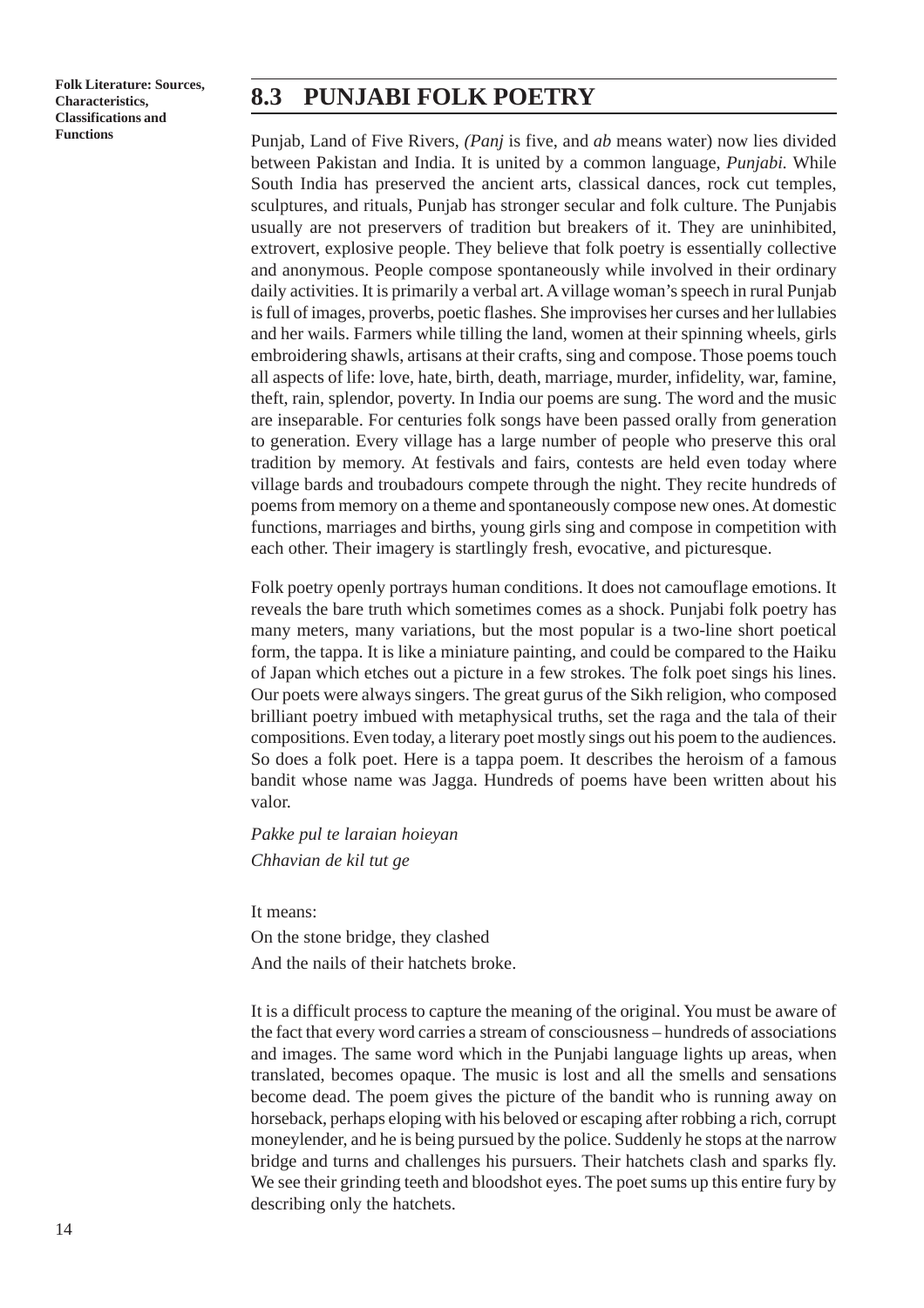Here is another poem: *Teri sajari par da reta Chak chak lavan hik.*

It means: Your fresh footprints on the sand I gather and press them to my heart.

A lover is either going to the war or to a distant city to earn money leaving his beloved behind. She follows him and collapses kissing his footprints on the sand and pressing these to her heart. This describes the entire saga of their separation. Another popular folk poem is

*Rann nha ke chhappar vichon nikli Sulphe di lat vargi*

It means:

The woman emerged from the pond Like a flame shooting out of an opium pipe

To a man who knows Punjabi life, the picture would be of a pond on the outskirts of the village where women and cattle come to bathe. A *sadhu* (hermit) sits nearby in meditation before his holy fire smoking a small clay pipe. The worshippers of Shiva are often addicted to smoking *ganja* (cannabis). This lifts them above humdrum reality by generating false euphoria, and gives their eyes a hypnotic glaze. In the folk song the woman is described coming out of the pond, her clothes dripping, her body gleaming in the sun. She is compared to the flame of the hermit's pipe. The flame sways and dances and is temperamental. So is the woman. These poems touch almost every social activity. There are poems about the love of mother and son, sister and brother, bandits, money-lenders, elopements, and even about political themes. Some poems are about Gandhi. These were composed by peasant women when they followed him in the freedom movement. Here are a few of them:

*Saanoo de ke khaddar da bana Aap Gandi kaid ho gia*

It means: Giving us rough *khadar* to wear The Old man, Gandhi, Sits comfortably in the prison of the British.

And another poem translated as: The fine English muslin Has strangled the throat of our handspun shawls. A farmer has been arrested. His wife sings out in anger: I shall sell my gold bracelets And get you released from the jail.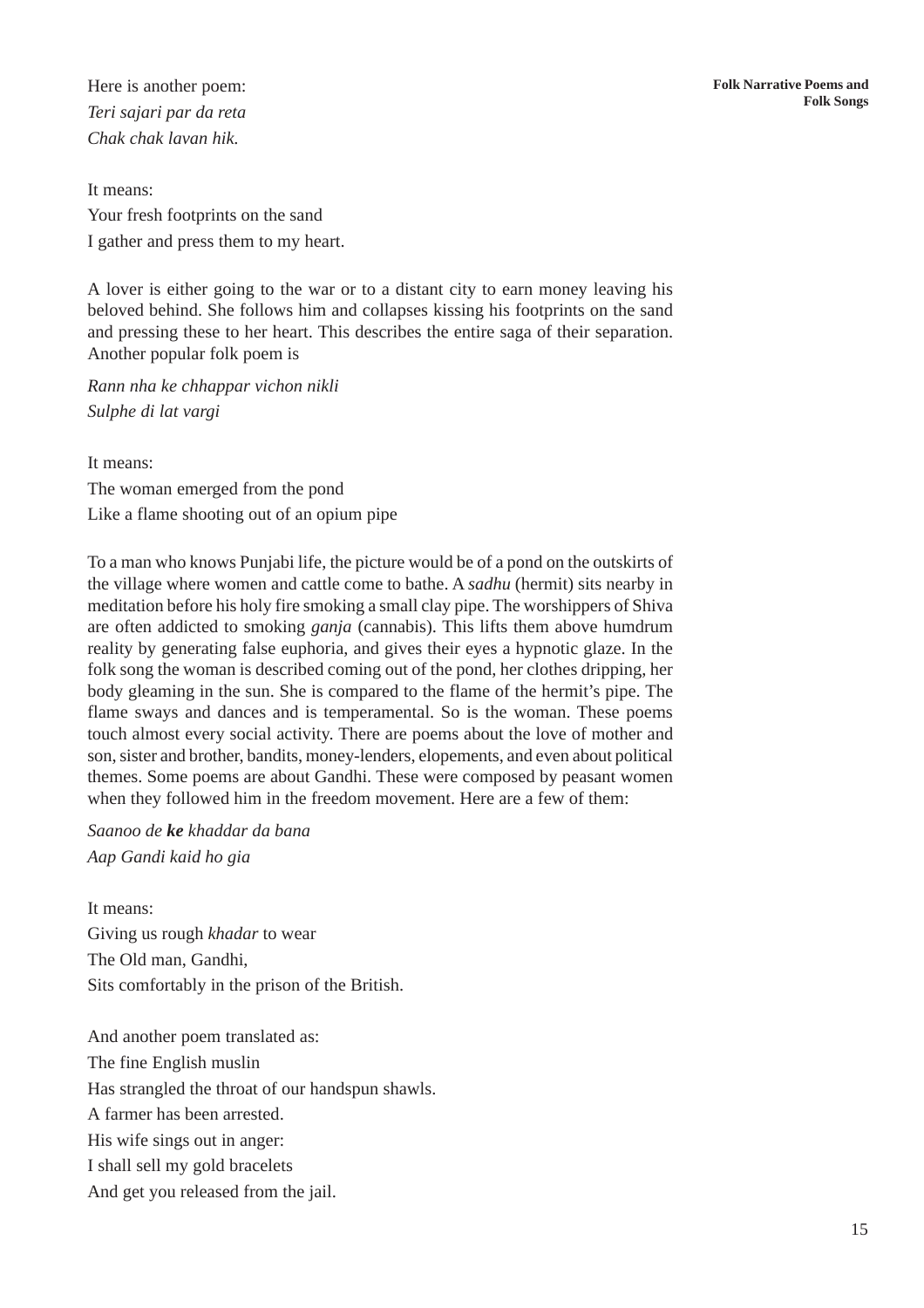This song is quite old. Originally perhaps it was about a woman whose lover was imprisoned for theft or murder. There is a subtle implication that the lover fought with the husband who got him jailed. The woman defies her husband, sides with her lover and hires a lawyer by selling her bracelets. The songs often mock the religious prudes. Village people are earthy and react emotionally to situations. They might invoke the gods in anger, gratitude, or helplessness. But their compositions are not religious in the traditional sense. They often mock the priests and well-fed ecclesiasts. This famous *tappa* is known to everyone:

*Singh bhul gia guru di bani Jhanjaran di gaj sun ke.*

This can be translated as: The devoted Sikh forgot the Holy Scriptures when he heard the jingle of ankle bells.

Another poem describes a mendicant who is on his rounds in the village asking for alms. The women never turn a monk away from the door without giving him some food. But there are many lazybones dressed in orange-colored garments of a monk. One such lecherous monk is described thus:

*Kithe chalia en boobana sadha Chher ke bharind rangian*

It means:

Where are you slinking away

You rascally monk

After disturbing a nest of hornets?

Here the hornets are village women who will not tolerate a fanny-pincher, but will beat him up.

In folk poetry, we have songs not only of valour and love, but also of pathos. Women express their pain in their songs. They are not conscious of their meter; and cannot analyze; they pour out their heart spontaneously. In villages, the songs of joy and grief are sung collectively. When someone dies, the women hold a session of collective mourning. Generally the barber woman conducts this mournful gathering. She stands in the center while wailing women, with their hair loose, stand in a circle expressing their sorrow loudly. This collective mourning is called "siapa". The barber woman, like the conductor of an opera, controls the form, the beginning, of the mournful chant, the refrain, and inspires women to compose spontaneous new dirges. She injects fury and pathos in the harrowing ritual of grief. But our most expressive poetry is that of love and war. These reflect almost the entire social life. Here is a *tappa* on war:

*Mahi mera lam noo gia Nale dhar kadhan nale rovan*

My lover has gone to the battlefield I milk the cow and weep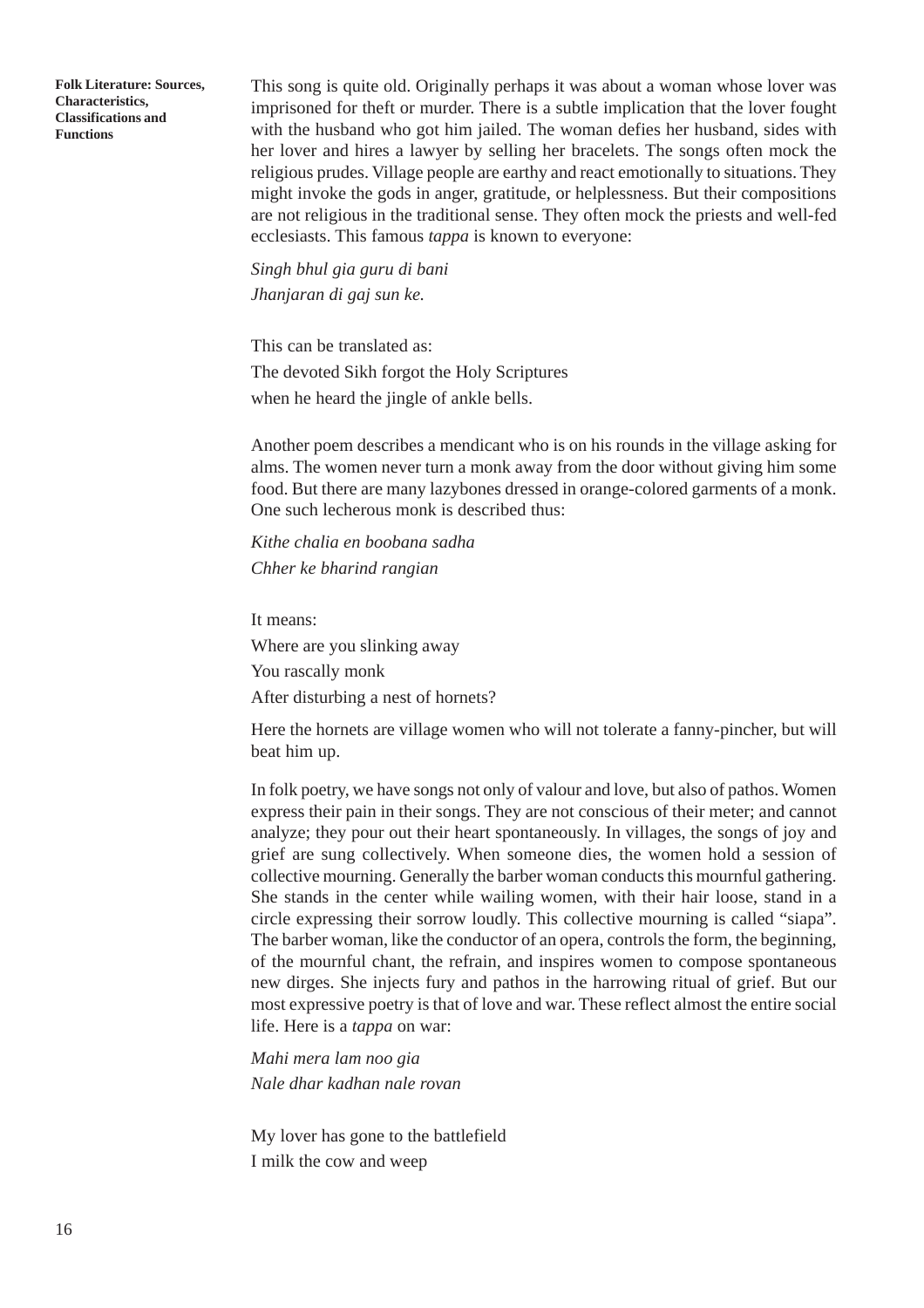Here is another *tappa* on war. It has pungent comment. The soldiers from Punjab during the British rule went abroad to fight without knowing where they were going. The poem is translated as:

**Folk Narrative Poems and Folk Songs**

He went to earn And what did he earn? A handful of red bangles His wife wept at night And her tears stained the bed.

There are many poems celebrating a woman's beauty. Here is one of the songs:

With silver crescents in their ears The two women walk the village path Like vermilion-painted elephants Graceful and swaying. The sly old hag watches them from behind a door The hag who could patch the torn skirt of the sky The moneylender's fat wife crochets a shawl and peers through the window. The young Preeto comes Her eyes black like night And she dances All the women clap and say She is the queen of the dance!

### **8.4 LET US SUM UP**

- Narrative poetry is a form of poetry that tells a story, often making use of the voices of a narrator and characters as well, the entire story is usually written in metred verse.
- Narrative poems usually do not follow rhythmic patterns. The poems that make up this genre may be short or long, and the story it relates to may be complex in nature.
- "Folk" refers to "people in general". It also means "people of a particular type or from a particular place."
- Folk narrative poems are formed and transmitted from the perspective of time and space and pass on from generation to generations.
- Over the centuries, the unsaid things were said in the folktales as well as in the folk-songs in India.
- A folk narrative has both a moral and psychological scope. It has a distinctive entertainment value, depending upon the nature of the teller, the style of telling, the ages of the members of the audience and the overall context of the performance.
- Folk narrative poems are an essential part in social and cultural life of India.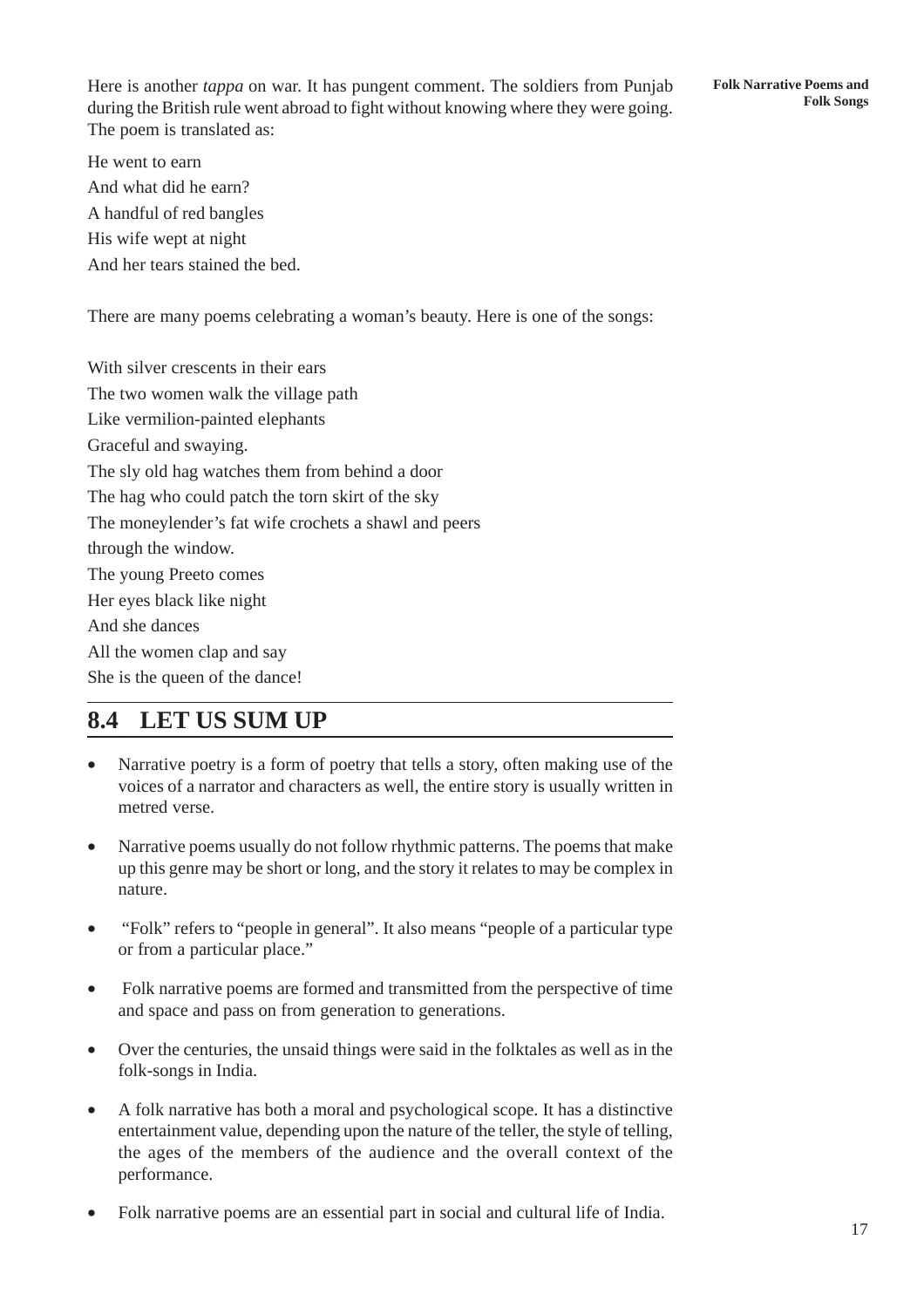- Folk rhyme exists in many Indian languages, but is often of secondary importance compared to other forms of folk literature, such as folktales and ballads.
- In Bengali folk literature, rhyme holds a place of equal importance to these other forms. Bengali folk rhyme is not simply an instrument for the amusement of children but a subject which requires serious study. It essentially bears most of the important characteristics of folk tradition: anonymous and collective creation, dynamism, textual variation, and social function.
- While South India has preserved the ancient arts, classical dances, rock cut temples, sculptures, and rituals, Punjab has stronger secular and folk culture.
- The Punjabis believe that folk poetry is essentially collective and anonymous. People compose spontaneously while involved in their ordinary daily activities. It is primarily a verbal art.
- A village woman's speech in rural Punjab is full of images, proverbs, poetic flashes. She improvises her curses and her lullabies and her wails. Farmers while tilling the land, women at their spinning wheels, girls embroidering shawls, artisans at their crafts, sing and compose. Those poems touch all aspects of life: love, hate, birth, death, marriage, murder, infidelity, war, famine, theft, rain, splendor and poverty.

#### **8.5 NOTES**

- 1) The phrase *ghumparani masi-pisi* in this rhyme has many textual variations, such as *ghumparanir ma* and *nindorolir ma*. Sometimes these lines indicate that the common people in Bengal imagined a supernatural power that controlled sleep and was able to distribute it to the masses.
- 2) The word 'tray', which suggests a flat-surfaced container, does not convey the full meaning of the word *bata* in Bengali*.* The traditional *bata* used for betel leaf has a cylindrical shape and is usually made of metal, with three or more compartments separating the betel leaf, lime, nuts, etc.
- 3) The sound of the rain as traditionally imagined in Bengal.
- 4) The journey of a bride to her parent's house after marriage is a ceremonial one. The journeys usually continued at regular intervals, and were known as *naior*. It is apparent from many folk narrative rhymes that the bride never considered her in-laws' house as her own, and used to return to her parents' house whenever undesirable incidents occurred.
- 5) *Agdum bagdum ghoradum* has no apparent meaning, but it has been explained in this unit as follows: Dom is a lower-caste Hindu whose responsibility is to burn dead bodies and look after the crematorium. Fishing and playing musical instruments are their alternate professions. *Agdum* means "Advance, Dom soldiers"; *bagdum* means "sideline Dom soldiers"; *ghoradum* means "Dom cavalry"ÿ since *ghora* means " horse" (Bhattacharya 1962, 228). Bhattacharya relates this rhyme to a Dom-Brahmin war (294).
- 6) Meaning uncertain; perhaps a type of musical instrument.
- 7) Yet to be identified; it may be an imaginary creature. Another possible explanation is that the sound "gulguli," which sometimes means rolling, may suggest the advancing form of a tidal wave.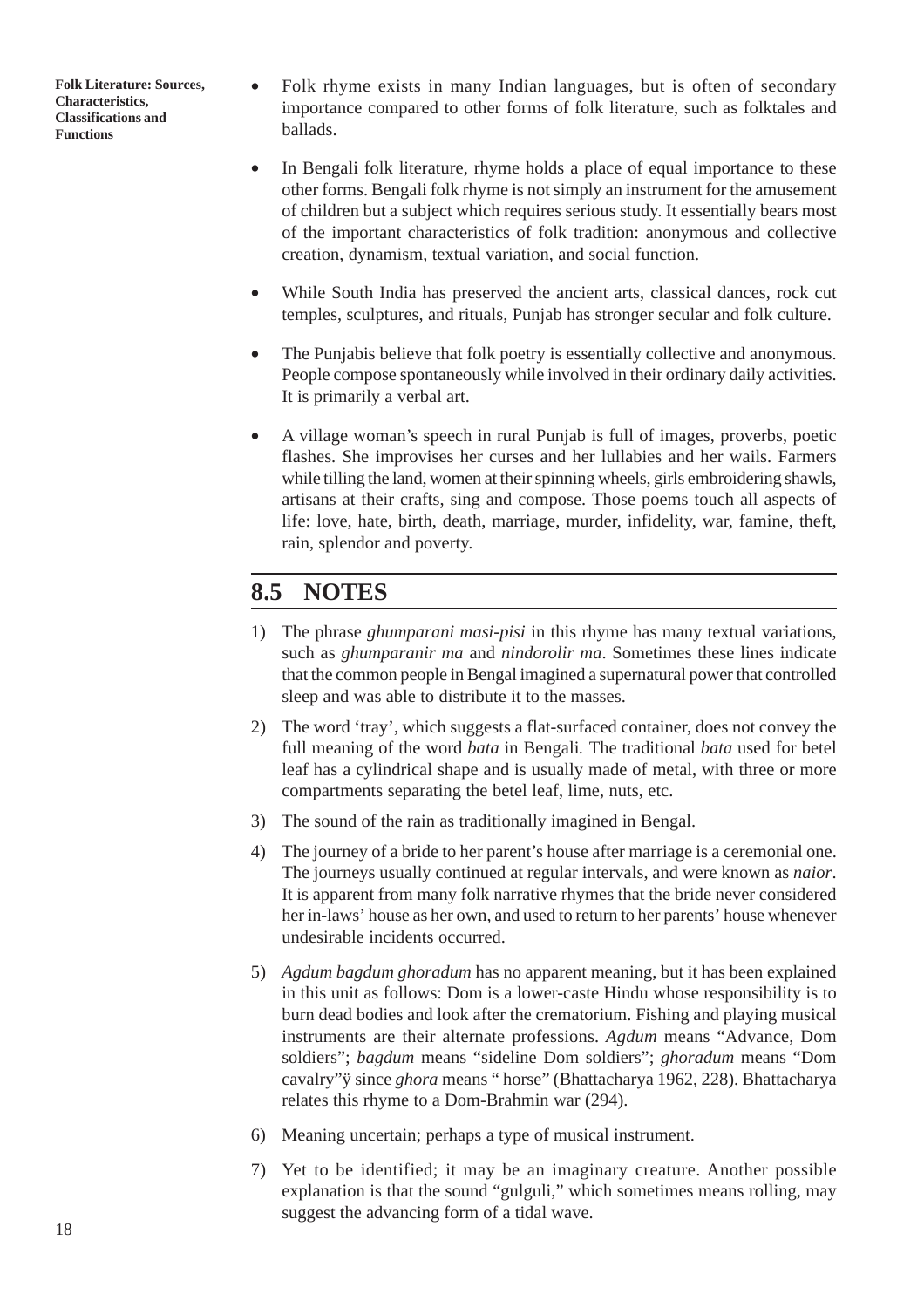- 8) Horizontal differentiation of Bengali dialects is very extensive both in terms of the number of regional dialects that occur and in terms of their mutual divergence. The extreme eastern dialect of Chittagong, for instance, is unintelligible even to many speakers of other eastern Bengali dialects (Klaiman 511).
- 9) The most common meaning of *tip* is a finger impression of vermillion on the forehead common to Indian women. But here no actual impression is made. The reciter of this rhyme stretches his or her hand toward the moon and then, turning the fingers, puts an imaginary impression on the forehead of the child whom he or she is trying to lull to sleep.
- 10) It is generally believed in Bengal that the milk of a black cow is superior.
- 11) The monetary unit of Bengal is known as *taka*.
- 12) In Bengal almost every household, bazaar, marsh, tank, pond, etc. has a popular name. *Sukor bil* and *Olir hat* in these verses are examples.
- 13) *'Haloi'* is a popular refrain used in rhymes and songs.
- 14) The *Michelia Champaca,* a flower of the magnolia family, common in rural Bengal.
- 15) Shai is the corrupt form of shahi' which means royal, *kabadi* is the name of the game, and *Brindabon* is a sacred place in Mathura (near Delhi) associated with Radha-Krishna.
- 16) The literal meaning of *phota* is a drop or blob of liquid, but the word has a special connotation in Bengal. A phota or roundish mark on the forehead symbolizes a victorious person. Sometimes it is used as a sectarian mark for religious preachers like Vaishnavites.
- 17) *Bida* means a bunch of twenty leaves. In Bengal there is a tradition of counting things in which twenty (kuri) is the highest number.
- 18) A *shalik* is a special kind of black sparrow with a yellow beak. Ram is an adjective meaning big or large, a usage that derives from Rama of the epic *Ramayana*. A number of folk beliefs center around the sparrow in Bengal. For example, it is believed that the appearance of a yellow sparrow indicates the imminent arrival of guests.
- 19) It is the Indian equivalent of *do-re-mi-fa-so-la-ti-do*.
- 20) '*Bapre-bap*' is a common exclamation in Bengal indicating fear or surprise.

#### **8.6 REFERENCES AND FURTHER READINGS**

Bhattacharya, Ashutosh*. Banglar Lokosahitya* [Folk Literature of Bengal]. Vol. 1. Calcutta: Calcutta Book House, 1962. Print.

Bhattacharya, Ashutosh. Banglar *Lokosahitya* [Folk literature of Bengal] Vol. 2. Calcutta: Calcutta Book House, 1957. Print.

Bungi, Lungenyi-Lumwe Maalu. "Invention in Oral Literature." *Culture* 4.3 (1977): 101-17. Print.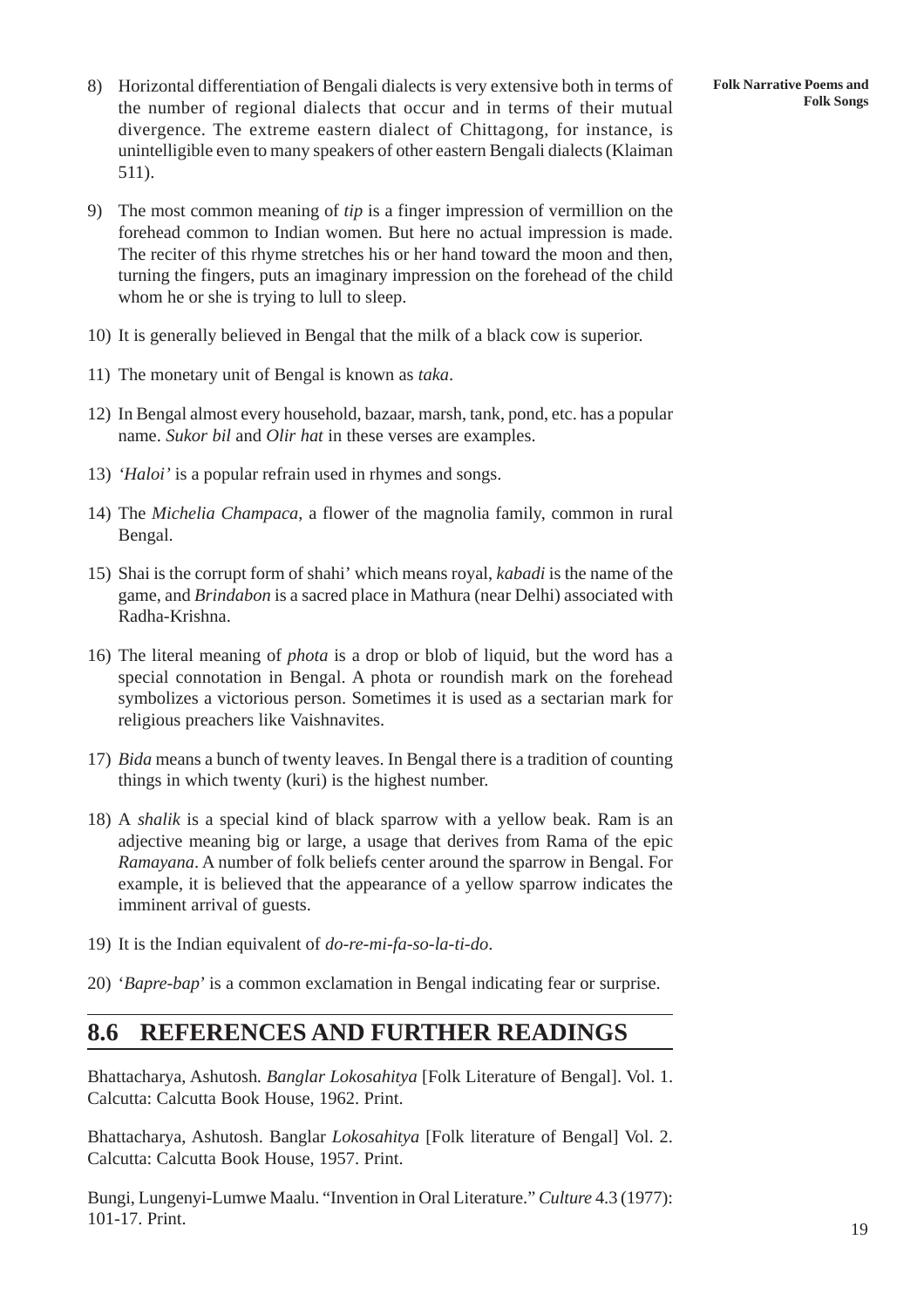Handoo, Jawaharlal. *Folklore: An Introduction*. Mysore: Central Institute of Indian Languages, 1989. Print.

Hossain, Hameeda. *The East India Company and the Textile Producers in Bengal.* Oxford: Oxford University (unpublished doctoral thesis). 1982.

Klaiman, M . H . "Bengali." *The World's Major Languages*. Ed. Bernard Comrie. London: Croom Helm, 1987. Print.

Shahed, Syed Mohammad. *Chharai Bangali Somaj o Sanskrity* [Bengali Society and Culture as reflected in Rhymes]. Dhaka: University of Dhaka, 1988. Print.

Shahidullah, Muhammad. *Bangla Sahityer Katha* [The Story of Bengali Literature]. Vol.1. Dhaka: Renessas Printers, 1953. Print.

Vredenburw, Edric. *Grimm's Fairy Tales*. London: Pan Books Ltd, 1917. Print.

In this unit, all Bengali poems have been translated to English by Ashutosh Bhattacharya; and all Punjabi poems have been translated by Balwant Gargi.

## **8.7 CHECK YOUR PROGRESS: POSSIBLE QUESTIONS**

**Note:** Your answers should be in about 300 words. 1) What do you mean by the term 'folk'? ..................................................................................................................... ..................................................................................................................... ..................................................................................................................... ..................................................................................................................... 2) What is a narrative poem in literature? ..................................................................................................................... ..................................................................................................................... ..................................................................................................................... 3) What are the various dimensions of a folk narrative poem? Give your answer with reference to the folk narrative poems illustrated in the course. ..................................................................................................................... ..................................................................................................................... ..................................................................................................................... ..................................................................................................................... .....................................................................................................................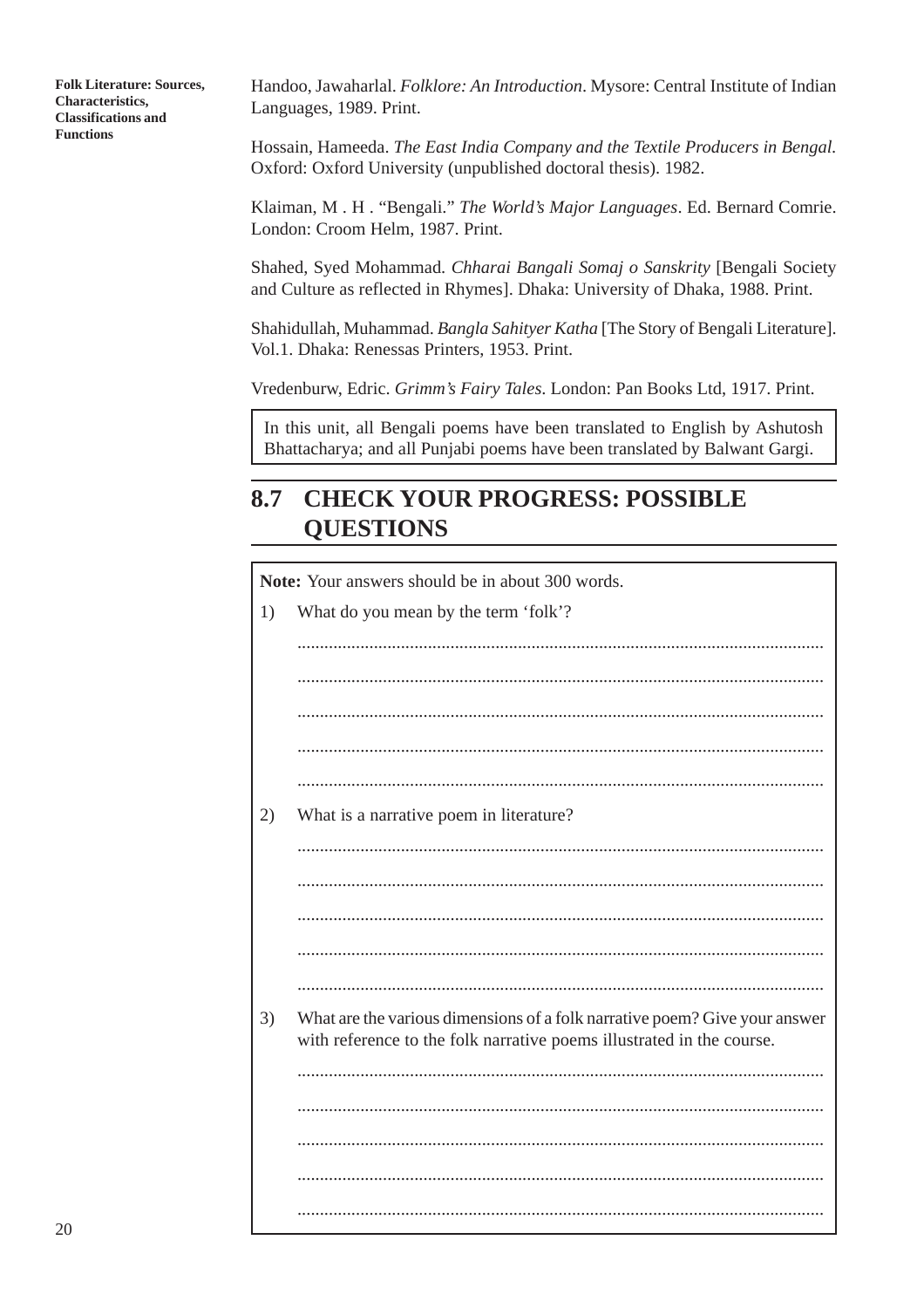| 4) | "Folk poetry openly portrays human conditions. It does not camouflage<br>emotions. It reveals the naked truth which sometimes comes as a shock."<br>Comment. |
|----|--------------------------------------------------------------------------------------------------------------------------------------------------------------|
|    |                                                                                                                                                              |
|    |                                                                                                                                                              |
|    |                                                                                                                                                              |
|    |                                                                                                                                                              |
|    |                                                                                                                                                              |
| 5) | Write a note on Bengali folk poetry.                                                                                                                         |
|    |                                                                                                                                                              |
|    |                                                                                                                                                              |
|    |                                                                                                                                                              |
|    |                                                                                                                                                              |
|    |                                                                                                                                                              |
| 6) | Who is the author of the book, Folklore: An Introduction? Why is it a seminal<br>book on folklore studies?                                                   |
|    |                                                                                                                                                              |
|    |                                                                                                                                                              |
|    |                                                                                                                                                              |
|    |                                                                                                                                                              |
|    |                                                                                                                                                              |
|    |                                                                                                                                                              |
| 7) | What are the salient features of folk rhymes in Bengali folk poetry?                                                                                         |
|    |                                                                                                                                                              |
|    |                                                                                                                                                              |
|    |                                                                                                                                                              |
|    |                                                                                                                                                              |
| 8) | Write a note on Punjabi folk poetry.                                                                                                                         |
|    |                                                                                                                                                              |
|    |                                                                                                                                                              |
|    |                                                                                                                                                              |
|    |                                                                                                                                                              |
|    |                                                                                                                                                              |
|    |                                                                                                                                                              |
|    |                                                                                                                                                              |